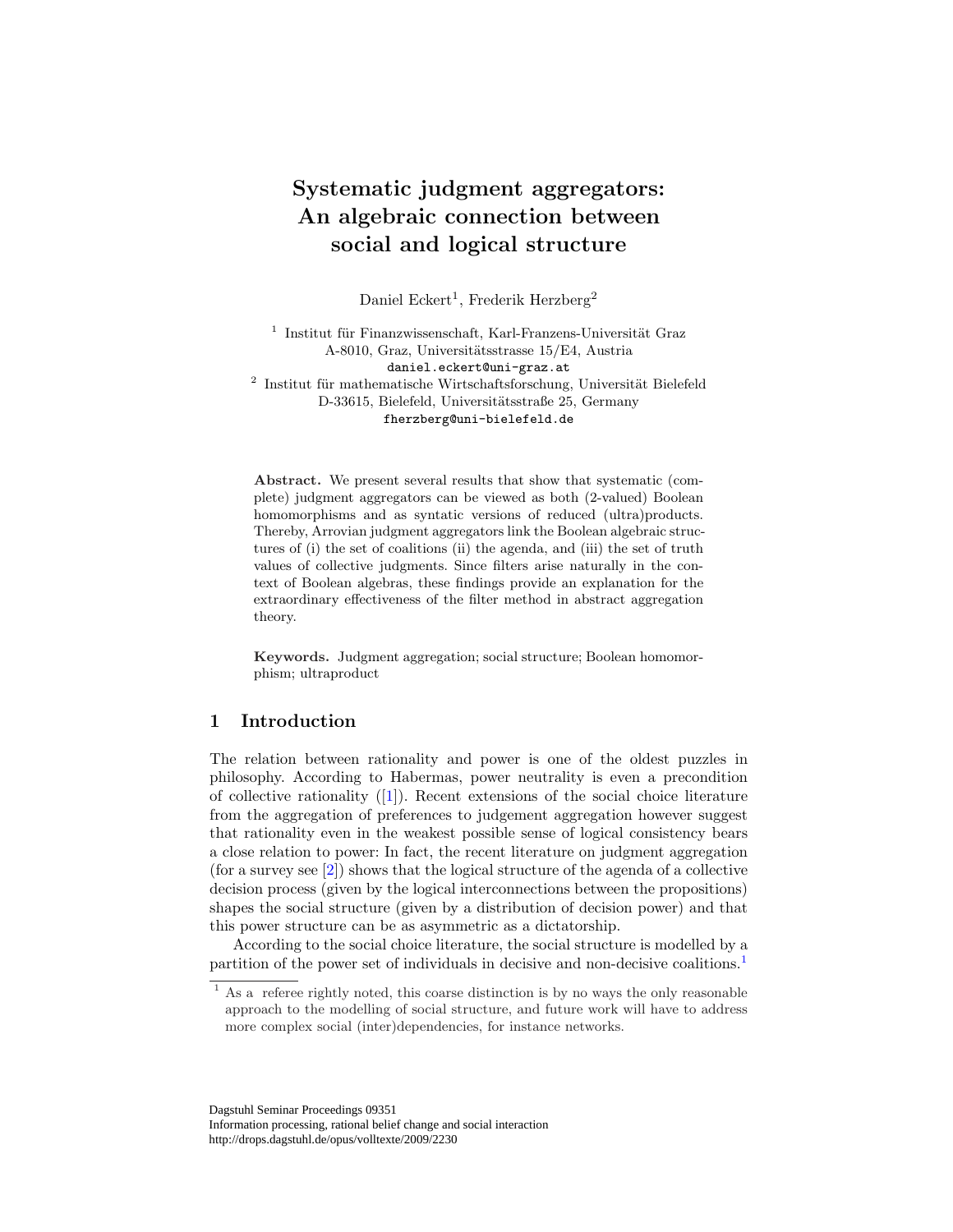For the analysis of the relation between the logical and the social structure of an aggregation problem, filters and ultrafilters have been proven particularly useful (see e.g.  $[3], [4], [5], [6]$ ). As these concepts arise first and foremost in the context of Boolean algebras, it is natural to expect that the understanding of the relation between the logical and the social structure of an aggregation problem can be deepened through concepts from Boolean algebra ([7]).

Indeed, we prove that non-trivial systematic universal judgment aggregators are in canonical one-to-one correspondences with (a) Boolean algebra homomorphisms (see Theorem 8) and (b) propositional reduced products (see Theorem 10). Complete non-trivial universal systematic judgment aggregators are even in canonical one-to-one correspondences with (a) 2-valued Boolean algebra homomorphisms (see Theorem 5) and (b) propositional ultraproducts (see Theorem 11).

Thus, systematic judgment aggregators connect the Boolean algebra structures on (i) the set of coalitions, (ii) the agenda, and (iii) the set of truth values of individual and collective judgments. This analysis supports the intuition that the social structure of the population is shaped by its relation to the syntactic structure of the agenda and the semantic structure of the collective judgments.

For technical and expository reasons, we shall assume the strong independence condition of systematicity together with a (mild) agenda richness condition inspired by Lauwers and Van Liedekerke ([8]).

# 2 Framework

Judgment sets Consider a monotonic logic L, containing the connectives  $\neg$  and  $\wedge$ . Let  $\vdash$  be a provability relation for L.

Let  $X$  be a set of sentences in the logic  $L$ .  $X$  is called the *agenda*. We assume that  $X$  is the union of proposition-negation pairs (i.e. there exists a non-empty set X' of sentences such that  $X = \bigcup_{p \in X'} \{p, \neg p\}$ . For every  $p \in X$  we denote by  $\sim p$  an element q of X such that either  $q = \neg p$  or  $p = \neg q$ .

Subsets of X will be called *judgment sets* and we denote the power-set of X by  $\mathcal{P}(X)$ .

For every judgment set  $Y$ , we define the following:  $Y$  is *consistent* if and only if  $Y \not\vdash (p \land \neg p)$  for any sentence p. (In particular for every  $p \in X$ , we assume  ${p}$  to be consistent.) Y is *deductively closed (in X)* if and only if for all  $p \in X$ , if  $Y \vdash p$ , then  $p \in Y$ . Y is complete (in X) if and only if for all  $p \in X$ ,  $p \notin Y$ implies  $\sim p \in Y$ . Y is algebraically consistent if and only if for all  $p \in X$ ,  $\sim p \in Y$ implies  $p \notin Y$ .

We denote by D the set of all consistent and complete subsets of X, by  $D^*$ the set of all consistent and deductively closed subsets of  $X$ , by  $D'$  the set of all deductively closed subsets of X, by  $\overline{D}$  the set of all consistent subsets of X, by  $D^{ac}$  the set of all algebraically consistent and complete subsets of X, and by  $D^{a}$ the set of all algebraically consistent subsets of X.

Clearly  $D \subseteq D^* \subseteq D'$ , and  $D \subseteq D^{ac} \subseteq D^a$ .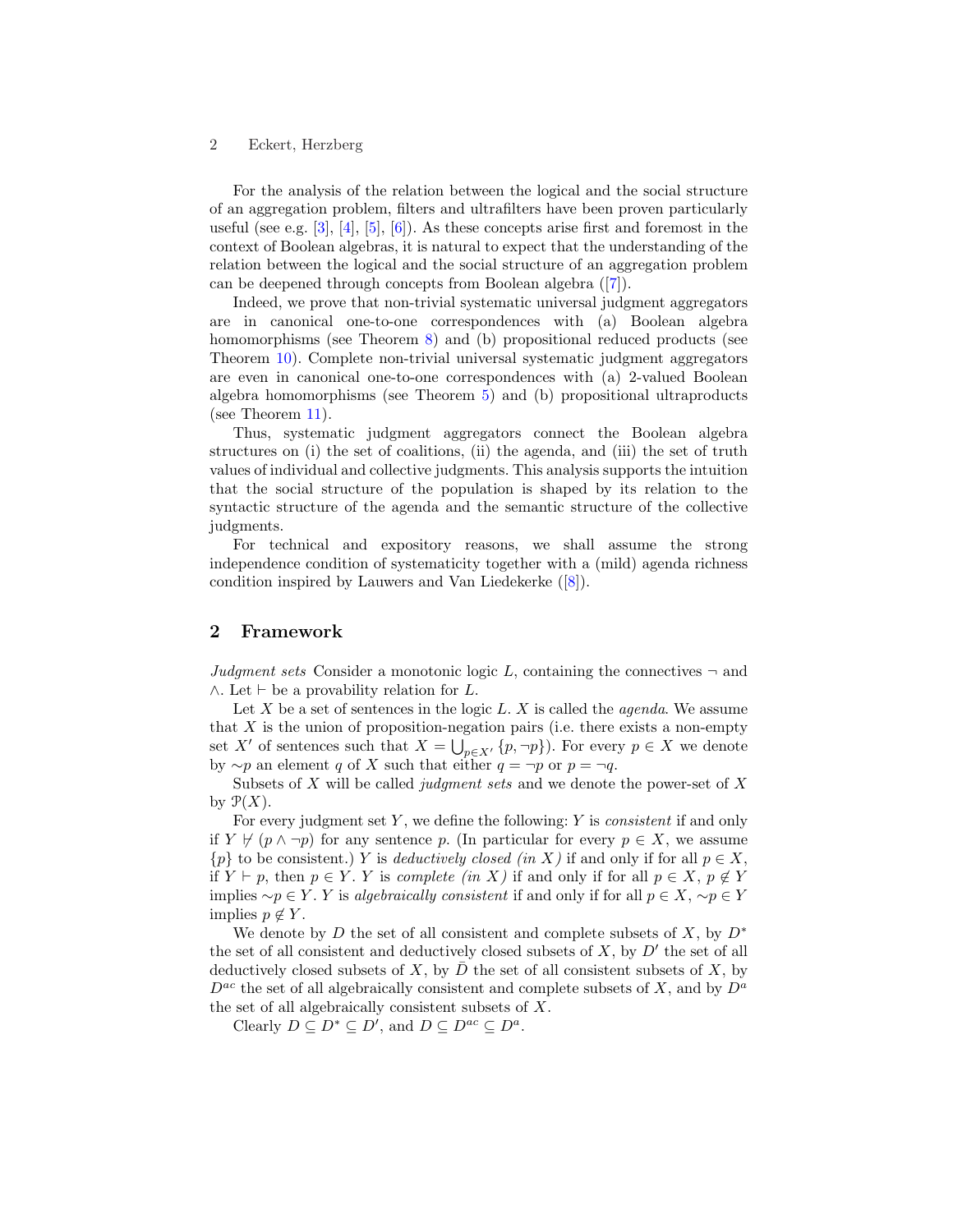A subset  $Y \subseteq X$  is in  $D^{ac}$  if and only if  $p \notin Y \Leftrightarrow \neg p \in Y$  for all  $p \in X$ .

Judgment aggregators Let  $N$  be a non-empty set of *individuals*, called the population set. We call subsets of  $N$  coalitions. The power-set of  $N$  is denoted by  $\mathcal{P}(N)$ .

A judgment aggregator is a mapping  $f : \mathfrak{D}_f \to \mathfrak{P}(X)$  with  $\varnothing \neq \mathfrak{D}_f \subseteq \mathfrak{P}(X)^N$ . Elements of  $\mathfrak{D}_f$ , usually denoted  $\underline{A} = \langle A_i \rangle_{i \in N}$ , are called profiles, components  $A_i$  of profiles are called *individual judgment sets*, elements of the range of  $f$  will be called collective judgment sets.

We say that  $f$  is *complete* (or *consistent*, or *deductively closed*, or *algebraically* consistent, respectively) if its range only consists of complete (or consistent, or deductively closed, or algebraically consistent, respectively) judgment sets.

f is called *dictatorial* if and only if there exists some  $i_f \in N$  such that  $f(\underline{A}) = A_{i_f}$  for all  $\underline{A} \in \mathfrak{D}_f$ . f is called *oligarchic* if and only if there exists some non-empty  $M_f \subseteq N$  such that  $f(\underline{A}) = \bigcap_{i \in M_f} A_i$  for all  $\underline{A} \in \mathfrak{D}_f$ .

Coalitions For all  $p \in X$  and  $A \in \mathfrak{D}_f$ , the coalition supporting p given A is

$$
\underline{A}(p) := \{ i \in N \; : \; p \in A_i \}.
$$

We say that  $\underline{A}(p)$  is *winning for p given*  $\underline{A}$  under f if and only if  $p \in f(\underline{A})$ .

We collect all winning coalitions in the set

$$
\mathcal{F}_f := \{ \underline{A}(p) \; : \; \underline{A} \in \mathfrak{D}_f, \quad p \in f(\underline{A}) \} \, .
$$

Given any  $C, C' \subseteq N$ , we shall write  $C \sim_f C'$  (in words: C and C' share the same part of a winning coalition) if and only if there exists some  $U \in \mathcal{F}_f$  such that  $C \cap U = C' \cap U$ . Note that the set of winning coalitions for p is the same for each profile if and only if f is independent in the sense that for every  $p \in X$ and  $\underline{A}, \underline{A}' \in \mathfrak{D}_f$ ,

$$
\underline{A}(p) = \underline{A}'(p) \Rightarrow (p \in f(\underline{A}) \Leftrightarrow p \in f(\underline{A}'))
$$

As a notational device, we regard  $f(\underline{A})$ , for all  $\underline{A} \in \mathfrak{D}_f$ , as a function  $f(\underline{A})$ :  $X \to \{0,1\}$ , defined through

$$
f(\underline{A})(p) = \begin{cases} 1, p \in f(\underline{A}) \\ 0, p \notin f(\underline{A}) \end{cases}
$$

### 3 Axioms

In the spirit of Arrovian social choice theory, we introduce the following set of aggregator axioms. A judgment aggregator which satisfies the agenda richness and rationality axioms (A2-A5) will also be called Arrovian for the purposes of this paper.

A1. Finite population. N is finite.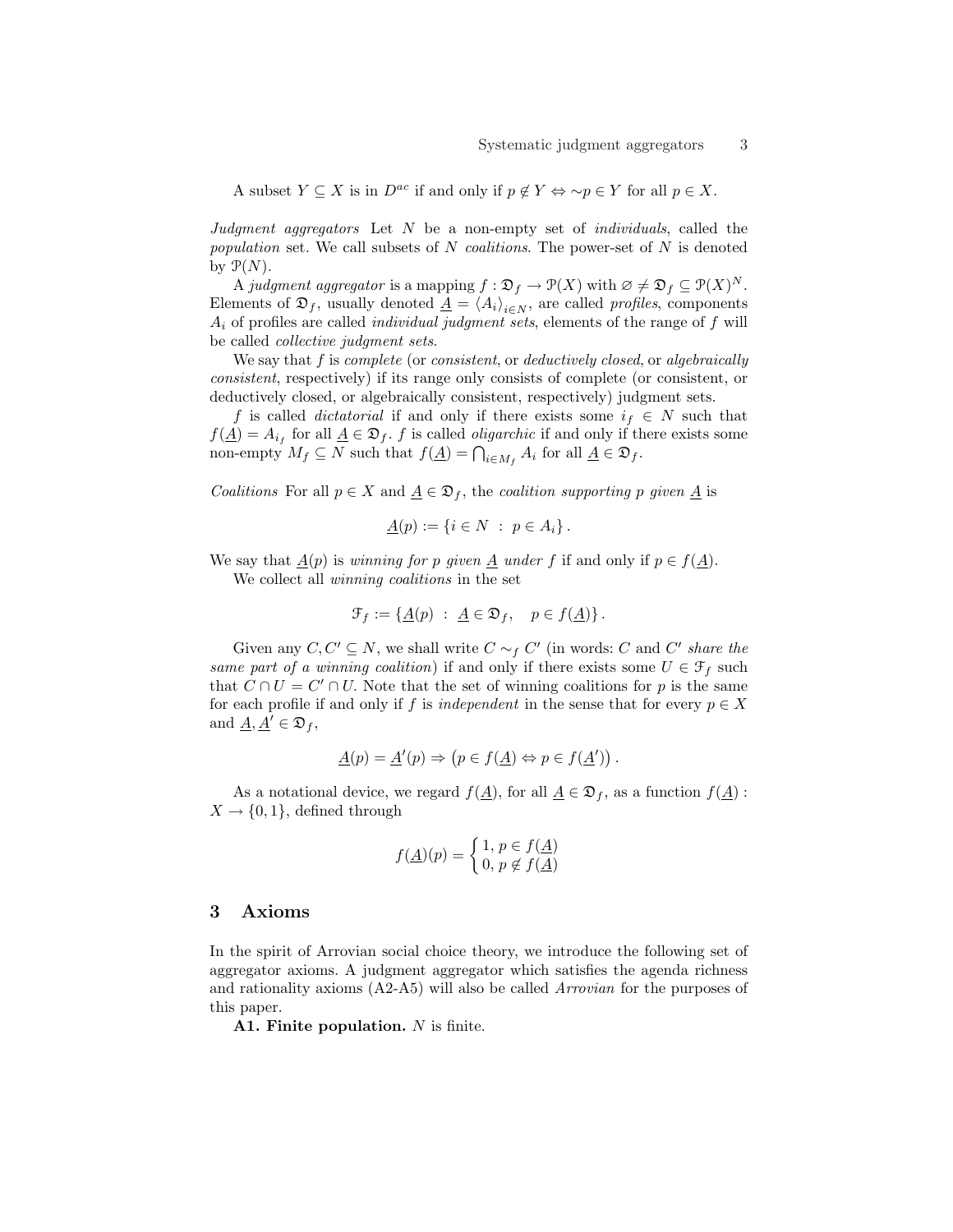**A2. Agenda richness.** There are propositions  $p, q \in X$  such that each of the propositions  $p \wedge q$ ,  $p \wedge \neg q$ ,  $\neg p \wedge q$  is consistent and  $\in X$ .

A3. Universality.  $\mathfrak{D}_f \supseteq D^N$ .

A4. Non-triviality. f is neither constantly  $= \emptyset$  nor constantly  $= X$ .

**A5.** Systematicity. For all  $p, q \in X$  and  $\underline{A}, \underline{A}' \in \mathfrak{D}_f$ : If  $\underline{A}(p) = \underline{A}'(q)$ , then  $p \in f(\underline{A}) \Leftrightarrow q \in f(\underline{A}').$ 

The axiom of non-triviality, which to the knowledge of the authors is new in the judgment-aggregation literature, is satisfied in two important special cases:

**Remark 1.** f satisfies  $(A_4)$  whenever f satisfies  $(A_3)$  as well as strict unanimity preservation *(that is, for all p 
in X and*  $\underline{A} \in \mathfrak{D}_f$ *, if*  $\underline{A}(p) = N$  then  $p \in f(\underline{A})$ , and if  $\underline{A}(p) = \emptyset$  then  $p \notin f(\underline{A})$ . f also satisfies  $(A_4)$  if f is both complete and consistent.

*Proof.* Since X is comprised of proposition-negation pairs, it contains some consistent proposition  $p$  and some proposition  $q$  which is not universally valid. Hence there must be some  $\underline{A} \in D^N$  with  $\underline{A}(p) = N$  and some  $\underline{A}' \in D^N$  with  $\underline{A}'(q) = \emptyset$ . If f satisfies both (A3) and strict unanimity preservation, then  $p \in f(\underline{A})$  and  $q \notin f(\underline{A}').$ 

If f is both complete and consistent, then  $f(\underline{A}) \neq \emptyset$  (as  $\emptyset$  is incomplete) and  $f(\underline{A}) \neq X$  (as X is inconsistent, being comprised of proposition-negation pairs) for all  $\underline{A} \in \mathfrak{D}_f$ .

We end this section with a brief discussion of the apparently very strong axiom of systematicity; herein, we follow the presentation in Klamler and Eckert ([6]) where more details, including proofs and further references, can be found.

Clearly, if f is systematic, then also independent. The converse is true if the agenda satisfies an additional condition known as total blockedness (see e.g. [9]) which asserts that any proposition in the agenda is related to any other proposition by a sequence of conditional entailments.

Given any distinct  $p, q \in X$ , we say that p entails q conditionally (denoted  $p \vdash^* q$  if there exists a minimally inconsistent superset S of  $\{p, \neg q\}$ . X is called totally blocked if the transitive closure of the conditional entailment relation is all of  $X \times X$ .

Finally, we say that  $f$  is *weakly unanimity-preserving* if and only if for all  $p \in X$  and  $\underline{A} \in \mathfrak{D}_f$ , if  $\underline{A}(p) = N$  then  $p \in f(\underline{A})$ .

**Lemma 2.** Let  $X$  be totally blocked and consider a unanimity-preserving judgment aggregator f. If f satisfies (A3) and is both independent and unanimity-preserving, then  $f$  also satisfies  $(A5)$ .

For systematic f, the set  $\mathcal{F}_f$  of winning coalitions allows for a natural characterization (see e.g. Eckert and Herzberg [10]):

**Lemma 3.** Suppose f satisfies (A5). Then for all  $\underline{A} \in \mathfrak{D}_f$  and  $p \in X$ , one has  $\underline{A}(p) \in \mathcal{F}_f$  if and only if  $p \in f(\underline{A})$ .

*Proof.* Let  $\underline{A} \in \mathfrak{D}_f$  and  $p \in X$ . By definition, if  $p \in f(\underline{A})$ , then  $\underline{A}(p) \in \mathfrak{F}_f$ .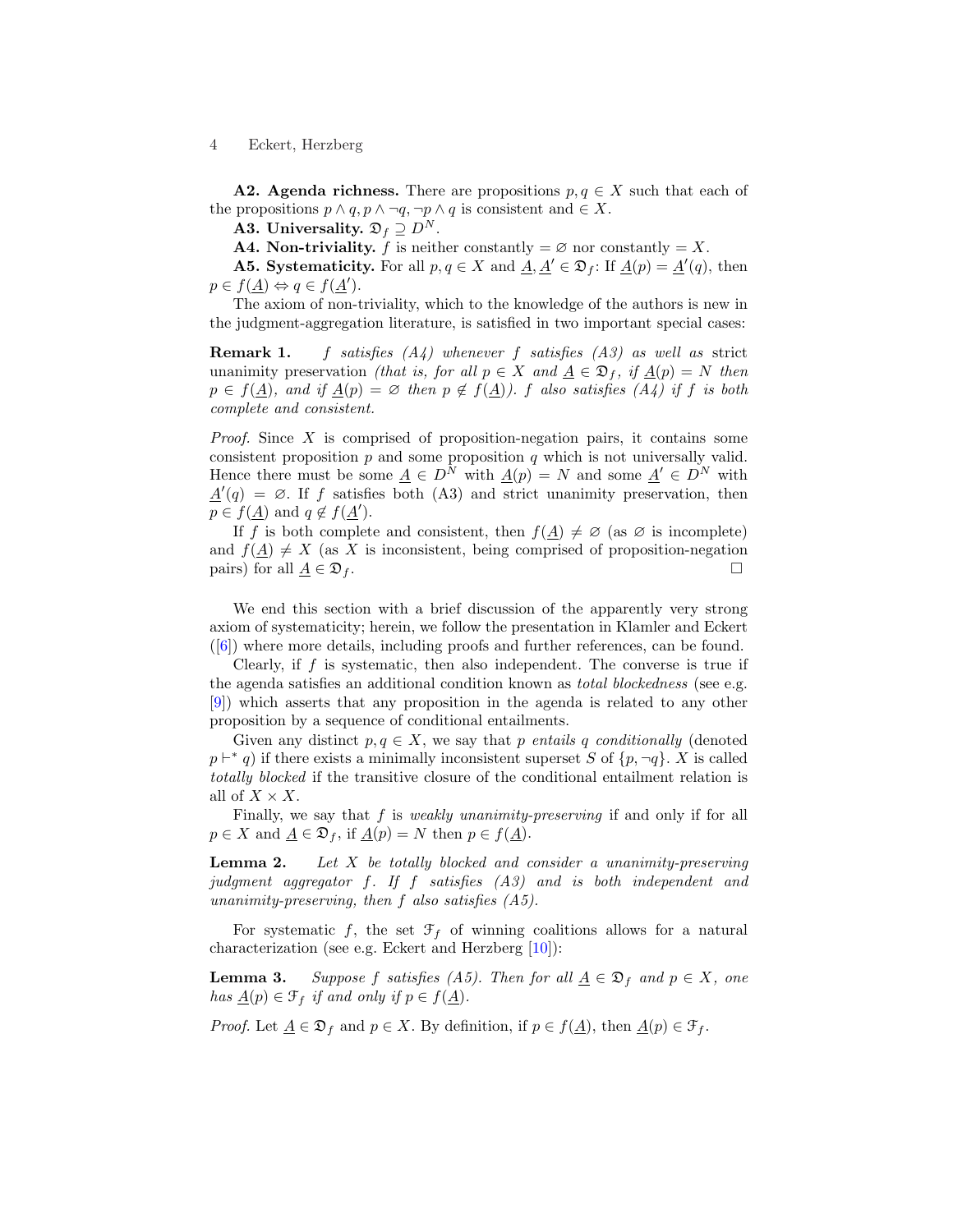Conversely, if  $\underline{A}(p) \in \mathcal{F}_f$ , then there must be some  $q \in X$  and  $\underline{A}' \in \mathfrak{D}_f$  such that  $\underline{A}(p) = \underline{A}'(q)$  and  $q \in f(\underline{A}')$ . By (A5), this readily yields  $p \in f(\underline{A})$ .

### 4 Results

### 4.1 Aggregators as homomorphisms: Translating coalitions into truth values

Both the set of coalitions  $\mathcal{P}(N)$  and the set of truth values  $2 := \{0,1\}$  are canonically endowed with a Boolean algebraic structure: Both the power set canonically endowed with a Boolean algebraic structure: Both the power set<br>algebra  $\langle \mathcal{P}(N), \cap, \cup, \mathcal{C}, \emptyset, N \rangle$  (wherein  $\mathcal{C}B := N \setminus B$  for all  $B \subseteq N$ ) and the algebra 2 of truth values  $\langle \{0, 1\}, \wedge, \vee, ^*, 0, 1\rangle$  (wherein  $0^* = 1, 1^* = 0$ ) are Boolean algebras. For the following, we adopt standard terminology of Boolean algebra (cf. e.g. Bell and Slomson  $[11]$ ). In particular, a *(Boolean algebra) homomorphism* is a map  $\phi : B_1 \to B_2$  between two Boolean algebras  $B_1, B_2$ which preserves the algebraic operations; the *shell* of such a homomorphism is  $\phi^{-1}\{1_{B_2}\}\$ , the pre-image of the 1-element of the image algebra. We will first show that non-trivial universal systematic (complete) judgment aggregators are derived from (2-valued) Boolean algebra homomorphisms with domain  $\mathcal{P}(N)$  and vice versa. The shell of these homomorphisms will be nothing else than the set of winning coalitions. En passant, we obtain very general impossibility results. The proofs of the main results have been deferred to the appendix. A detailed exposition of the proofs for Theorems 5 and 8 can also be found in Herzberg [7].

**Lemma 4.** If f satisfies  $(A2)$ ,  $(A3)$  and  $(A5)$ , then there is a well-defined map

 $\pi : \mathcal{P}(N) \to 2, \quad \underline{A}(p) \mapsto f(\underline{A})(p).$ 

If f is also deductively closed, then  $\pi^{-1}\{1\}$  equals  $\mathcal{F}_f$  and is both closed under supersets and closed under intersections.

Note that generically,  $\pi$  does not have to be a lattice homomorphism, let alone a Boolean algebra homomorphism.

**Theorem 5.** If f satisfies  $(A2)$ ,  $(A3)$  and  $(A5)$  and is both consistent and complete, then f also satisfies  $(A_4)$  and  $\pi$  is a homomorphism with shell  $\mathfrak{F}_f$ .

Conversely, assuming (A2), if  $\rho : \mathcal{P}(N) \to 2$  is a homomorphism, then the judgment aggregator

$$
f: D^N \to \mathcal{P}(X), \quad \underline{A} \mapsto \{p \in X \; : \; \rho(\underline{A}(p)) = 1\}
$$

satisfies (A2-A5) and is both algebraically consistent and complete.

**Corollary 6.** If f satisfies  $(A2)$ ,  $(A3)$  and  $(A5)$  and is both consistent and complete, then  $\mathfrak{F}_f$  is an ultrafilter. If, in addition, (A1) holds, then f is dictatorial.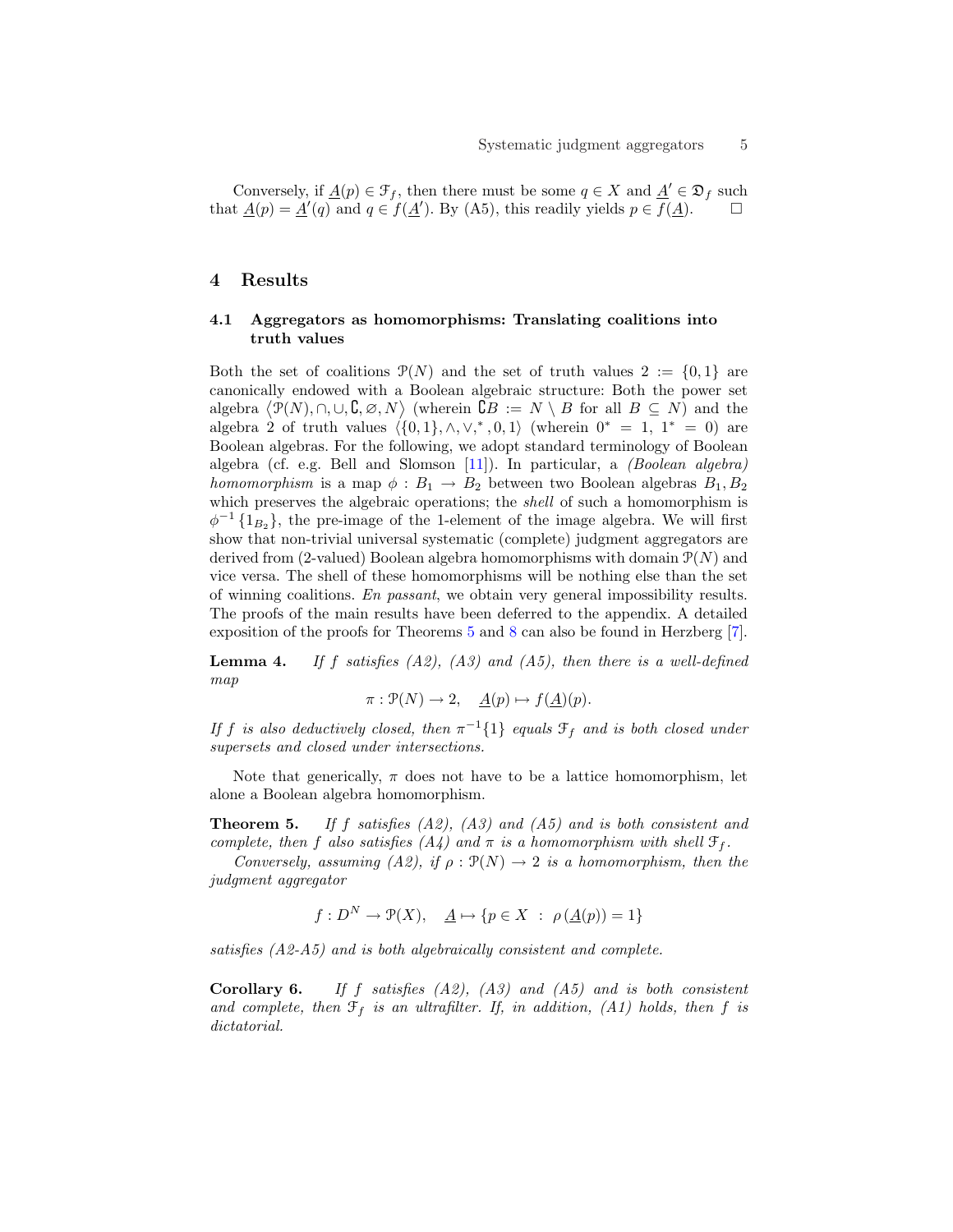*Proof of Corollary 6.* Theorem 5 ensures that  $\pi$  is a 2-valued homomorphism. However, every shell of a 2-valued homomorphism is an ultrafilter. Therefore,  $\mathcal{F}_f = \pi^{-1}{1}$  is an ultrafilter on N. Now, every ultrafilter  $\mathcal F$  on a finite set N is principal. Hence, if (A1) is satisfied in addition, then there must be some  $i_f \in N$ such that  $\pi^{-1}{1} = \mathcal{F}_f = \{C \subseteq N : i_f \in C\}$ , hence

$$
p \in f(\underline{A}) \Leftrightarrow \pi(\underline{A}(p)) = 1 \Leftrightarrow \underline{A}(p) \in \mathcal{F}_f \Leftrightarrow i_f \in \underline{A}(p) \Leftrightarrow p \in A_{i_f}
$$

for all  $\underline{A} \in \mathfrak{D}_f$  and  $p \in X$ .

A congruence relation is an equivalence relation on a Boolean algebra which respects the Boolean operations. Recall that two coalitions  $C, C'$  stand in relation  $\sim_f$  to each other if and only if they share the same part of some winning coalition.

**Lemma 7.** If f satisfies axioms (A2-A5) and is deductively closed, then  $\sim_f$  is a congruence relation on the Boolean algebra  $P(N)$  and the Boolean operations on  $\mathcal{P}(N)$  induce a Boolean algebra structure on  $\mathcal{P}(N)/\sim_f$ .

Theorem 5 can be generalized as follows:

**Theorem 8.** If f satisfies  $(A2-A5)$  and is deductively closed, then the canonical surjection  $\sigma : \mathcal{P}(N) \to \mathcal{P}(N) / \sim_f$  is a homomorphism with shell  $\mathcal{F}_f$ .

Conversely, assuming (A2), if  $\tau : \mathcal{P}(N) \to B$  is a homomorphism for some Boolean algebra B, then the judgment aggregator

$$
f: D^N \to \mathcal{P}(X), \quad \underline{A} \mapsto \{p \in X \; : \; \tau(\underline{A}(p)) = 1_B\}
$$

satisfies (A2-A5) and is algebraically consistent.

**Corollary 9.** If f satisfies axioms (A2-A5) and is deductively closed, then  $\mathcal{F}_f$ is a filter. If, in addition,  $(A1)$  holds, then f is oligarchic.

*Proof of Corollary 9.* As the shell of a homomorphism,  $\mathcal{F}_f$  is a filter.

For every filter  $\mathcal F$  on a finite set N, there exists some  $M \subseteq N$  such that  $\mathcal{F} = \{C \subseteq N : M \subseteq C\}$ . Hence, if (A1-A5) are satisfied, then there must be some  $M_f \subseteq N$  such that  $\pi^{-1}{1} = \mathcal{F}_f = \{C \subseteq N : M_f \subseteq C\} =$  $_{i\in M_f}\left\{ C\subseteq N\;:\;i\in C\right\}$ , so

$$
p \in f(\underline{A}) \Leftrightarrow \pi (\underline{A}(p)) = 1 \Leftrightarrow \underline{A}(p) \in \mathcal{F}_f \Leftrightarrow \left( \forall i \in M_f \quad \underbrace{i \in \underline{A}(p)}_{\Leftrightarrow p \in A_i} \right),
$$

hence  $p \in f(\underline{A}) \Leftrightarrow p \in \bigcap$  $i \in M_f A_i$  for all  $\underline{A} \in D^N$  and  $p \in X$ .  $\square$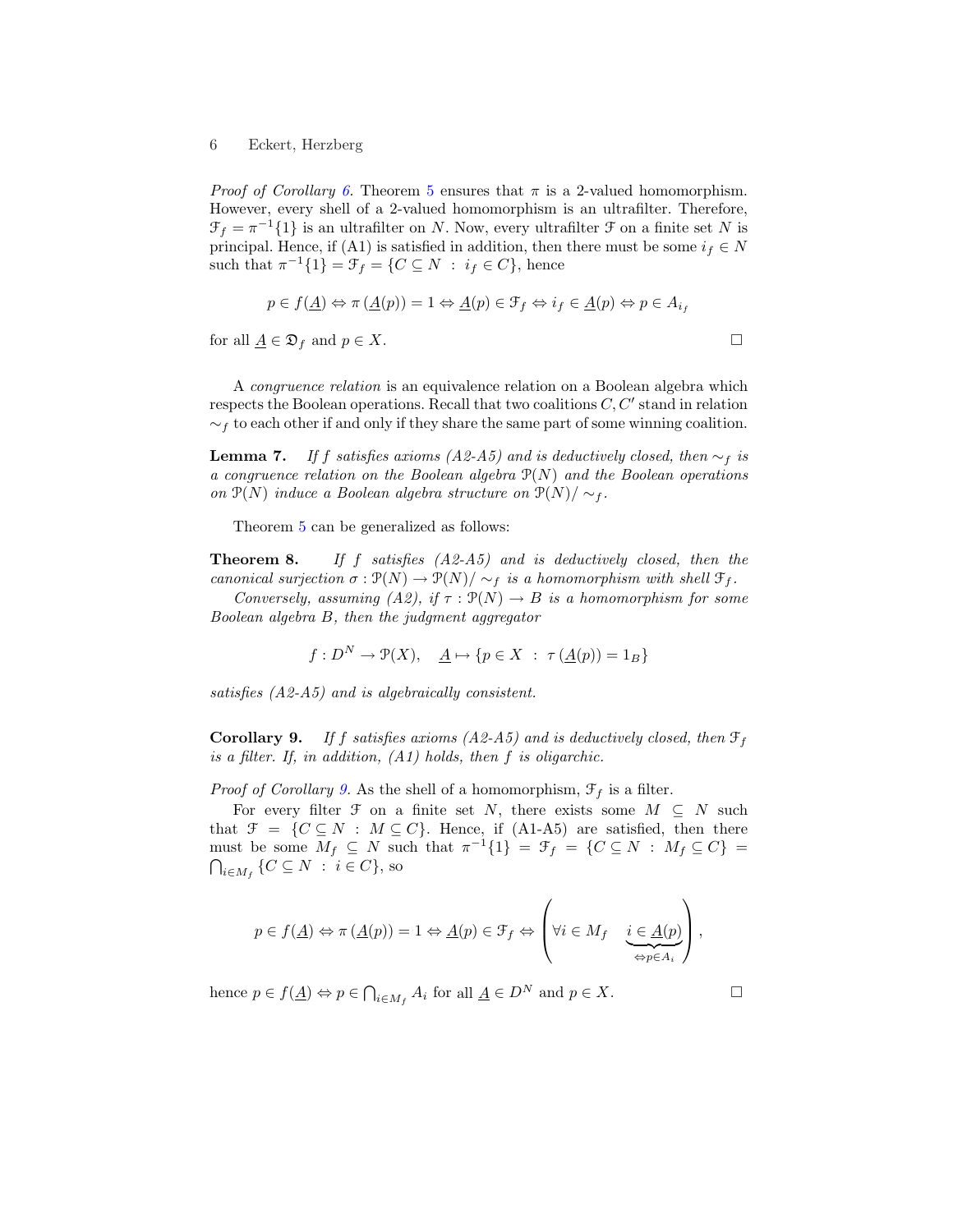### 4.2 Aggregators as reduced products: Translating profiles into proposition sets

If G is an ultrafilter on N, we define the *(propositional)* ultraproduct of  $\underline{A} \in D^N$ by

$$
\prod \underline{A}/\mathcal{G} := \{ p \in X \; : \; \{ i \in N \; : \; p \in A_i \} \in \mathcal{G} \}, \tag{1}
$$

in other words,

$$
p \in \prod \underline{A}/\mathcal{G} \Leftrightarrow \underline{A}(p) \in \mathcal{G}
$$
 (2)

for every  $p \in X$ .

every  $p \in \Lambda$ .<br>One can show that  $\prod A/\mathcal{G} \in D$ , so  $\prod A/\mathcal{G}$  is a maximally consistent subset of X, whence the propositional ultraproduct may be viewed as an interpretation of the propositional variables occurring in the propositions from  $X$ . Also, the definition of the propositional ultraproduct exhibits an obvious formal analogy to the definition of an ultraproduct in classical model theory. This is sufficient to justify the term "propositional ultraproduct".

In Equation (1), 9 could be an arbitrary filter rather than an ultrafilter, and In Equation (1), 9 could be an arbitrary inter rather than an ultrainter, and<br>the set  $\prod A/\mathcal{G}$  will still be well-defined, even for arbitrary  $A \in \mathcal{P}(X)^N$ . It will be called, in analogy to the terminology of classical model theory, reduced product. (However, generically, reduced products are not maximally consistent set.)

Propositional reduced products are deductively closed Arrovian judgment aggregators:

**Theorem 10.** If f satisfies axioms  $(A2-A5)$  and is deductively closed, then  $\mathfrak{F}_f$  is a filter and  $f(\underline{A}) = \prod \underline{A}/\mathfrak{F}_f$  for all  $\underline{A} \in D^N$ .

Conversely, assuming  $(A2)$ , if  $G$  is a filter on N, then the judgment aggregator

$$
f: \mathcal{P}(X)^N \to \mathcal{P}(X), \quad \underline{A} \mapsto \prod \underline{A}/\mathcal{G}
$$

satisfies axioms (A2-A5). Furthermore,  $f \mid (D')^N$  is deductively closed and  $f \mid$  $\bar{D}^N$  is consistent, whence  $f \restriction (D^*)^N$  is both consistent and deductively closed.

Propositional ultraproducts are consistent complete Arrovian judgment aggregators:

**Theorem 11.** If f satisfies  $(A2)$ ,  $(A3)$  and  $(A5)$  and is both consistent and complete, then  $\mathfrak{F}_f$  is an ultrafilter and  $f(\underline{A}) = \prod \underline{A}/\mathfrak{F}_f$  for all  $\underline{A} \in D^N$ .

Conversely, assuming  $(A2)$ , if  $G$  is an ultrafilter on N, then the judgment aggregator

$$
f: D^N \to \mathcal{P}(X), \quad \underline{A} \mapsto \prod \underline{A}/\mathcal{G}
$$

satisfies axioms (A2-A5) and is both consistent and complete.

Theorems 11 and 10 are partially contained in Dietrich and Mongin [3]; more general versions of these theorems, with a somewhat different notation, can be found in papers by Herzberg  $(5)$  and  $[12]$ ) which were inspired by the work of Lauwers and Van Liedekerke [8] on the relationship between preference aggregation and first-order model theory.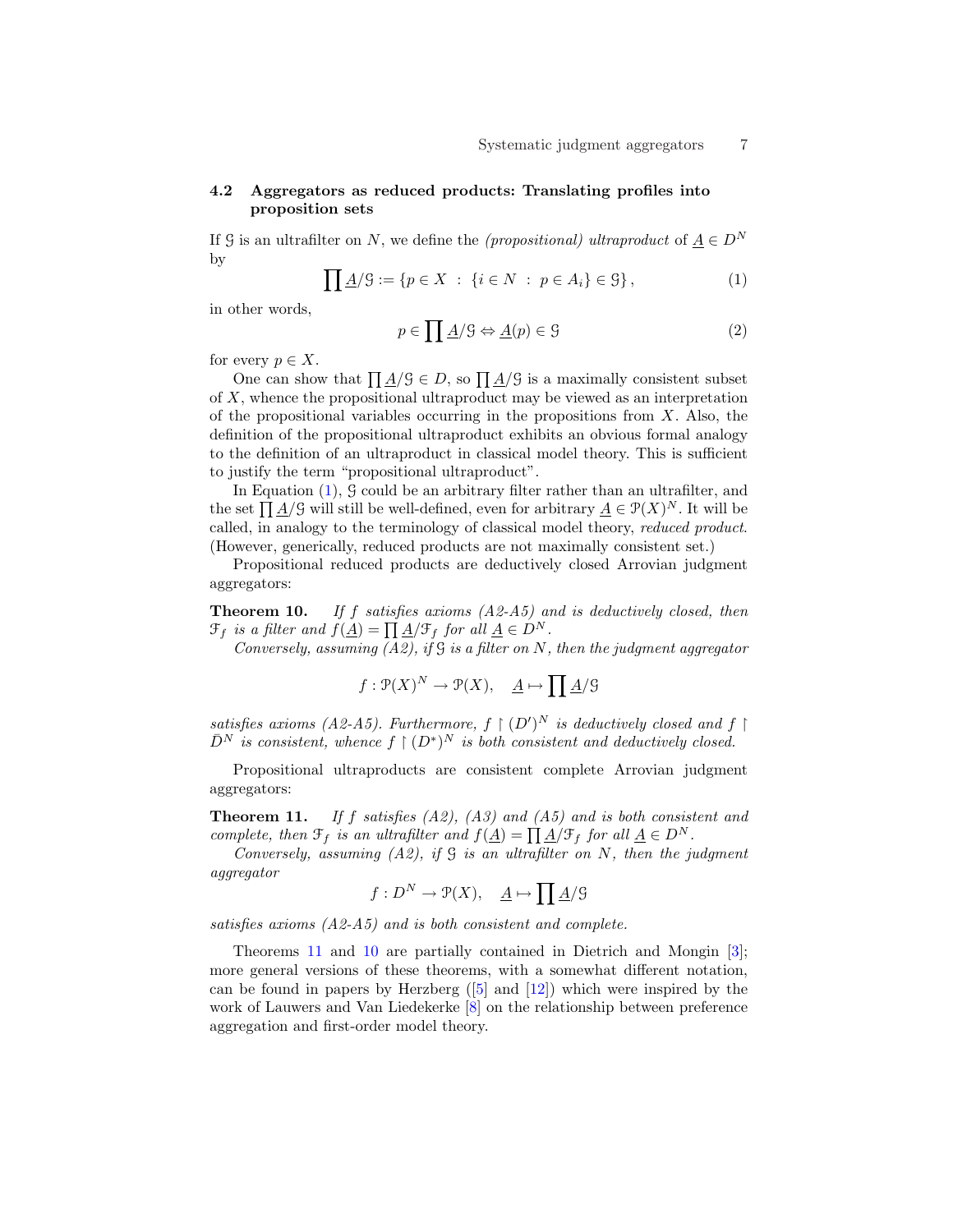#### 5 Conclusion

This paper contains two results which provide a formal justification of the perception of aggregation as a link between social and logical structure.

Firstly, Boolean algebra provides a framework to interpret universal systematic judgment aggregators as homomorphisms which relate the coalition structure, viz. the power-set algebra of the population set, with the formal semantic structure of possible collective outcomes, viz. the truth-value algebra.

Secondly, universal (complete) systematic judgment aggregators can be viewed as the natural extension of reduced product (ultraproduct) constructions in the setting of propositional logic (or more general monotonic logics). Thereby, judgment aggregators relate the structure of the set of coalitions with the syntactic structure of the agenda.

## A Proofs

**Remark 12.** Let  $\kappa$  be finite or infinite. Let  $N = \bigcup_{j \in \kappa} C_j$  be a disjoint decomposition of N and let  $\langle Y_j \rangle_{j \in \kappa}$  be a family of consistent subsets of X. Each  $Y_j$  can be extended to a maximally consistent, thus consistent and complete subset  $Z_j$  of X. Hence, there exists some profile  $\underline{A} \in D^N$  such that  $A_i = Z_j \supseteq Y_j$  for every  $i \in C_j$  and  $j \in \kappa$ .

**Remark 13.** If (A2) is satisfied, then  $\{\underline{A}(p) : \underline{A} \in D^N, p \in X\}$  $= \mathcal{P}(N).$ 

*Proof of Remark 13.* (A2) implies that X contains a *contingent* sentence  $p$  (i.e. both  $\{p\}$  and  $\{\neg p\}$  are consistent). Let  $C \subseteq N$ . By Remark 12, there exists a profile  $\underline{A} \in D^N$  such that for all  $i \in N$ , if  $i \in C$  then  $p \in A_i$  and if  $i \in N \setminus C$ then  $\neg p \in A_i$ , hence  $p \notin A_i$  whenever  $i \in N \setminus C$  since  $A_i$  is consistent. Thus,  $p \in A_i \Leftrightarrow i \in C$  for all  $i \in N$ , so  $\underline{A}(p) = C$ . Therefore, every coalition C is of the form  $\underline{A}(p)$  for some  $\underline{A} \in D^N$  and  $p \in X$ .

*Proof of Lemma 4.* Suppose f satisfies  $(A2)$ ,  $(A3)$  and  $(A5)$ , and let p, q denote the two sentences whose existence is postulated in (A2). We verify:

 $π$  is well-defined on  $\mathcal{P}(N)$ . The map  $π : \underline{A}(p) \mapsto f(\underline{A})(p)$  is well-defined on  $\mathfrak{D}_{\pi} := {\underline{A}(p) : \underline{A} \in \mathfrak{D}_f, \quad p \in X}$  because of (A5). Also,  $\mathfrak{D}_f \supseteq D^N$  by (A3). Therefore  $\mathfrak{D}_{\pi} \supseteq$  $\underline{A} \in \mathfrak{D}_f, \quad p \in X$  because of<br>  $\{\underline{A}(p) : \underline{A} \in D^N, \quad p \in X\}$ , hence  $\mathfrak{D}_{\pi} = \mathfrak{P}(N)$  by Remark 13.  $\pi^{-1}\{1\}$  equals  $\mathcal{F}_f$ . For all  $p \in X$  and  $\underline{A} \in \mathfrak{D}_f$ , one has  $f(\underline{A})(p) = 1 \Leftrightarrow p \in \mathcal{F}$ 

 $f(\underline{A})$  by convention, therefore  $\pi^{-1}{1} = \mathcal{F}_f$ .

 $\pi^{-1}{1}$  is  $\supseteq$ -closed. Let  $C' \in \pi^{-1}{1}$  and  $C \supseteq C'$ . By (A2) and Remark 12 there exists a profile  $A \in D^N$  such that

$$
\forall i \in C \setminus C' \quad p \wedge \neg q \in A_i, \quad \forall i \in N \setminus C \quad \neg p \wedge q \in A_i, \quad \forall i \in C' \quad p \wedge q \in A_i.
$$

Then  $\underline{A}(p \wedge q) = C' \in \pi^{-1}{1}$ , whence  $p \wedge q \in f(\underline{A})$  because  $\pi$  is well-defined. However,  $f(\underline{A})$  is deductively closed, therefore  $p \in f(\underline{A})$ , hence  $\pi^{-1}{1 \ \ni \underline{A}(p)} =$  $(C \setminus C') \cup C' = C.$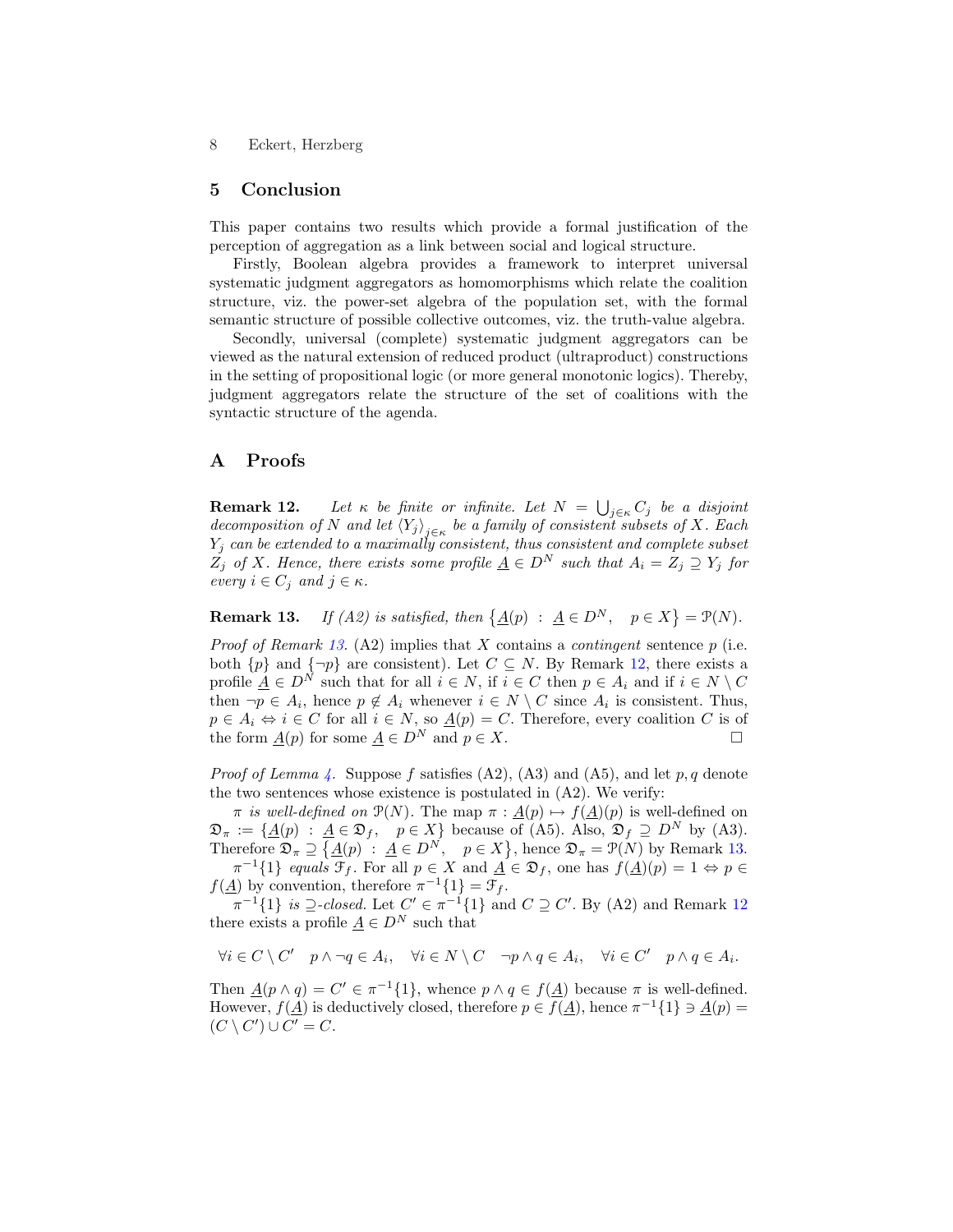$\pi^{-1}{1}$  is  $\cap$ -closed. Let  $C', C'' \in \pi^{-1}{1}$ . By (A2) and Remark 12 there exists a profile  $\underline{A}' \in D^N$  such that

$$
\forall i \in C'' \setminus C' \quad p \wedge \neg q \in A'_i, \quad \forall i \in N \setminus C'' \quad \neg p \wedge q \in A'_i, \quad \forall i \in C' \cap C'' \quad p \wedge q \in A'_i.
$$

Then  $\underline{A}'(p) = (C' \cap C'') \cup (C'' \setminus C') = C'' \in \pi^{-1}{1}$ , so  $p \in f(\underline{A}')$  since  $\pi$  is welldefined. On the other hand,  $\underline{A}'(q) = (C' \cap C'') \cup (N \setminus C'') \supseteq (C' \cap C'') \cup (C' \setminus C'') =$  $C' \in \pi^{-1}{1}$ . Hence,  $\underline{A}'(q) \in \pi^{-1}{1}$  because we have already seen that  $\pi^{-1}{1}$ is  $\supseteq$ -closed. Again, since  $\pi$  is well-defined,  $\underline{A}'(q) \in \pi^{-1}\{1\}$  implies  $q \in f(\underline{A}')$ . So,  $p, q \in f(\underline{A}')$ , whence  $p \wedge q \in f(\underline{A}')$  because  $f(\underline{A}')$  is deductively closed and  $p \wedge q \in X$ . It follows that  $\pi^{-1}{1 \in A'(p \wedge q) = C' \cap C''}$ .  $\qquad \qquad \Box$ 

*Proof of Theorem 5.* For the first part of the Theorem, suppose f satisfies  $(A2)$ ,  $(A3)$  and  $(A5)$  and is consistent and complete. Remark 1 then teaches that f satisfies (A4). From Lemma 4, we already know  $\pi^{-1}{1} = \mathcal{F}_f$ . It remains to verify that  $\pi$  preserves algebraic operations.

 $\pi$  preserves meets. Let  $C, C' \subseteq N$ . By Lemma 4,  $\pi^{-1}\{1\}$  is both  $\supseteq$ -closed and ∩-closed, so

$$
C \cap C' \in \pi^{-1}\{1\} \Leftrightarrow \left(C \in \pi^{-1}\{1\}, \quad C' \in \pi^{-1}\{1\}\right).
$$

As  $\pi$  is  $\{0, 1\}$ -valued, this means

$$
\pi(C \cap C') = 1 \Leftrightarrow (\pi(C) = 1, \quad \pi(C') = 1) \Leftrightarrow \pi(C) \wedge \pi(C') = 1.
$$

Thus  $\pi(C \cap C') = \pi(C) \wedge \pi(C')$ .

 $\pi$  preserves complements. Let  $\underline{A} \in D^N$  and  $p \in X$ . For every  $i \in N$ , the set  $A_i$  is consistent and complete, hence

$$
p \in A_i \Leftrightarrow \sim p \notin A_i.
$$

Therefore  $\underline{A}(p) = N \setminus \underline{A}(\sim p) = {\mathsf{C}} \underline{A}(\sim p)$  or equivalently

$$
\mathcal{C}_{\underline{A}}(p) = \underline{A}(\sim p). \tag{3}
$$

But  $f(A)$  is also assumed to be consistent and complete, whence  $\sim p \in f(A)$  if and only if  $p \notin f(\underline{A})$ . Combining this:

$$
\pi\left(\mathcal{C}_{\underline{A}}(p)\right) = 1 \Leftrightarrow \pi\left(\underline{A}(\sim p)\right) = 1 \Leftrightarrow \sim p \in f(\underline{A}) \Leftrightarrow p \notin f(\underline{A}) \Leftrightarrow \pi\left(\underline{A}(p)\right) = 0,
$$
  

$$
\pi\left(\mathcal{C}_{\underline{A}}(p)\right) = 0 \Leftrightarrow \pi\left(\mathcal{C}_{\underline{A}}(p)\right) \neq 1 \Leftrightarrow \pi\left(\underline{A}(p)\right) \neq 0 \Leftrightarrow \pi\left(\underline{A}(p)\right) = 1.
$$

 $\pi$  preserves joins. Let  $C, C' \subseteq N$ . First, suppose  $\pi(C) \vee \pi(C') = 1$ . Then either  $\pi(C) = 1$  or  $\pi(C') = 1$ , hence either  $C \in \pi^{-1}{1}$  or  $C' \in \pi^{-1}{1}$ . This means that  $C \cup C'$  will be the superset of an element of  $\pi^{-1}{1}$ , hence by  $\supseteq$ closedness of  $\pi^{-1}{1}$ , we deduce  $C \cup C' \in \pi^{-1}{1}$ , so  $\pi(C \cup C') = 1$ .

Now suppose  $\pi(C) \vee \pi(C') = 0$ , hence  $\pi(C) = \pi(C') = 0$ . We have already verified that  $\pi$  preserves complements, hence we deduce that  $\pi(\mathcal{C}\mathcal{C}) =$  $\pi(\mathbb{C}C') = 1$ . Since we have also already seen that  $\pi$  preserves meets, we obtain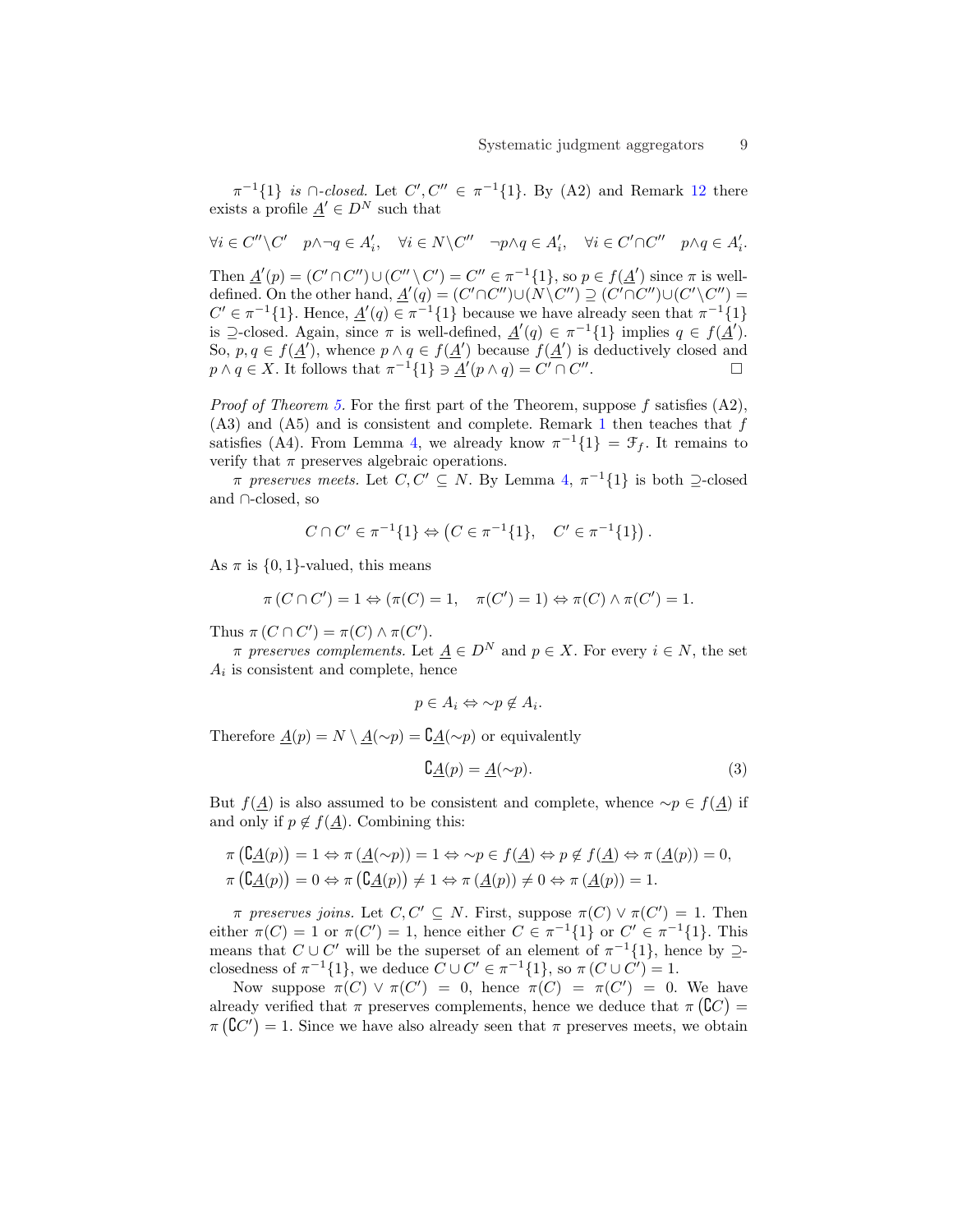π ¡  ${\complement} C \cap {\complement} C')$  $= 1 \wedge 1 = 1$ . By de Morgan's law,  $\pi$ ¡  ${\tt C}(C\cup C')$ ¢  $= 1$ , hence, again exploiting that  $\pi$  preserves complements, we arrive at  $\pi(C \cup C') = 0$ .

Thus,  $\pi$  is a homomorphism and the first part of the Theorem established. For the converse part of the Theorem, suppose  $\rho : \mathcal{P}(N) \to 2$  is a homomorphism. We verify:

Axiom (A2). (A2) is satisfied by assumption.

Axiom  $(A3)$ .  $(A3)$  holds by definition of f.

Axiom  $(A5)$ .  $(A5)$  also holds by definition of f-

Axiom (A4). Since  $\rho$  is a homomorphism,  $\rho(\emptyset) = 0$  and  $\rho(N) = 1$ . By Remark 13, we can find  $\underline{A}, \underline{A}' \in D^N$  and  $p, q \in X$  such that  $\underline{A}(p) = \emptyset$  and  $\underline{A}'(q) = N$ . Then, by construction of f, both  $q \in f(\underline{A}')$  and  $p \notin f(\underline{A})$ , so  $f(\underline{A}') \neq \emptyset$  and  $f(\underline{A}) \neq X$ .

Finally, for every  $\underline{A} \in D^N$  and  $p \in X$ , one has  $\underline{A}(\sim p) = \underline{C} \underline{A}(p)$  by Equation (3). Hence, using that  $\rho$  is a homomorphism,

$$
p \in f(\underline{A}) \Leftrightarrow \rho(\underline{A}(p)) = 1 \Leftrightarrow \rho(\underline{\mathfrak{C}}\underline{A}(p)) = 0 \Leftrightarrow \rho(\underline{A}(\sim p)) = 0
$$
  

$$
\Leftrightarrow \rho(\underline{A}(\sim p)) \neq 1 \Leftrightarrow \sim p \notin f(\underline{A}).
$$

So,  $f(\underline{A})$  is complete and algebraically consistent for every  $\underline{A} \in D^N$ .  $\square$ 

*Proof of Lemma 7.* Suppose f satisfies (A2-A5). Then  $\mathcal{F}_f = \pi^{-1}{1}$  is nonempty by (A4) and ∩-closed by Lemma 4. Therefore,  $\sim_f$  must be a congruence relation (cf. e.g. Bell and Slomson [11, Chapter 1, proof of Lemma 4.3, proof of Lemma 4.4]). For all  $C \subseteq N$ , denote by |C| the equivalence class of C with respect to  $\sim_f$ . Since  $\sim_f$  is a congruence relation, the operations  $\wedge$ ,  $\vee$ ,<sup>\*</sup>, introduced representative-wise via

> $|C| \wedge |C'| := |C \cap C'|$ ,  $|C| \vee |C'| := |C \cup C'|$ ,  $|C|^* :=$  $|{{\mathbb C}C}|$

for all  $C, C' \subseteq N$ , are well-defined. If we define, in addition,

$$
0_{\sim_f} := |\varnothing|, \qquad 1_{\sim_f} := |N|
$$

then through straightforward calculations one can check that then  $\mathcal{P}(N)/\sim_f, \wedge, \vee,^*, 0, \sim_f, 1, \sim_f$  is indeed a Boolean algebra.

Proof of Theorem 8. Using the same notation as in the proof of Lemma 7, the map  $\sigma: C \mapsto |C|$  trivially preserves the Boolean operations.

For every  $C \subseteq N$ , one has

$$
C \sim_f N \Leftrightarrow \exists U \in \mathcal{F}_f \quad (C \cap U = N \cap U) \Leftrightarrow \exists U \in \mathcal{F}_f \quad (C \cap U = U)
$$
  

$$
\Leftrightarrow \exists U \in \mathcal{F}_f \quad U \subseteq C,
$$

hence, by the  $\supseteq$ -closedness of  $\mathcal{F}_f$ ,

$$
|C| = |N| \Leftrightarrow C \sim_f N \Leftrightarrow C \in \mathcal{F}_f.
$$

Therefore  $\sigma^{-1}\left\{1_{\sim f}\right\} = \sigma^{-1}\left\{|N|\right\} = \mathcal{F}_f$ .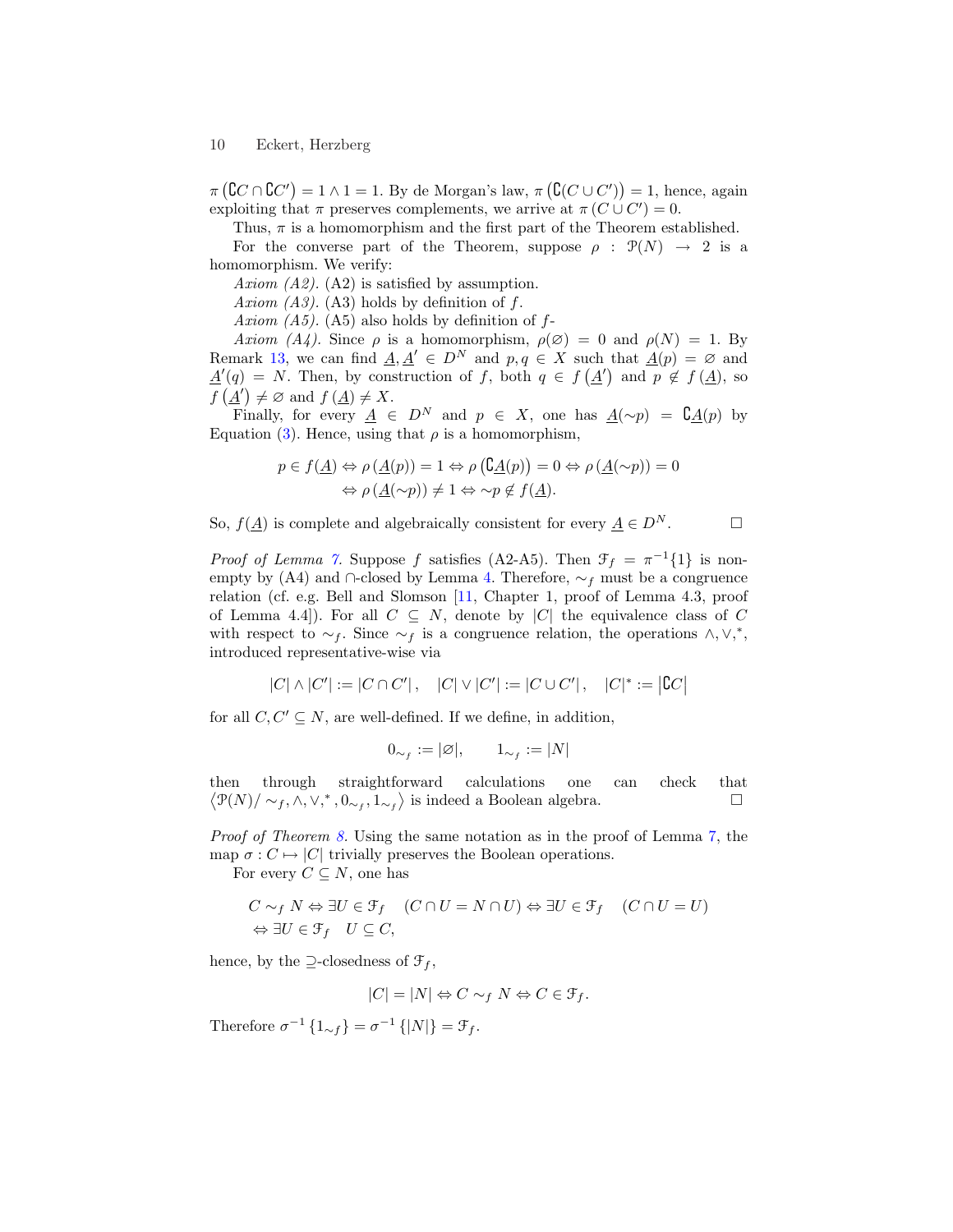Let us move to the converse part of the Theorem. As in the proof of Theorem 5, one can verify that  $f$  satisfies axioms  $(A2-A5)$ .

It remains to show that  $f$  is algebraically consistent. Assume otherwise. Then there are  $\underline{A} \in D^N$  and  $p \in X$  such that both  $\sim p \in f(\underline{A})$  and  $p \in f(\underline{A})$ . Therefore  $\tau(\underline{A}(p)) = f(\underline{A})(p) = 1$  as well as  $\tau(\underline{A}(\sim p)) = g(\underline{A})(\sim p) = 1$ . However  $\underline{A}(\sim p) = \underline{C}\underline{A}(p)$  by Equation (3), so  $\tau(\underline{C}\underline{A}(p)) = 1$ . On the other hand, since  $\tau$ is a homomorphism and  $\tau(\underline{A}(p)) = 1$ , one has  $\tau(\underline{A}(p)) = 0$ , a contradiction.  $\Box$ 

*Proof of Theorem 10.* By Corollary 9,  $\mathcal{F}_f$  is a filter. Combining Lemma 3 and Equation (2), one gets

$$
p\in f(\underline{A})\Leftrightarrow\underline{A}(p)\in\mathcal{F}_f\Leftrightarrow p\in\prod\underline{A}/\mathcal{F}_f
$$

for all  $A \in D^N$  and  $p \in X$ .

For the converse part, we verify the properties stipulated in the Theorem: Axiom (A2). By assumption.

Axiom  $(A3)$ . By definition of the reduced product.

Axiom (A4). Since  $N \in \mathcal{G}$  but  $\varnothing \notin \mathcal{G}$ , we have  $p \in \prod_{i} A/\mathcal{G} = f(\underline{A})$  if  $\underline{A}(p) = N$ but  $p \notin \prod A/\mathcal{G} = f(A)$  if  $A(p) = \emptyset$  (for all  $p \in X$  and  $A \in \mathcal{P}(X)^N$ ). Therefore, f satisfies strict unanimity preservation. Since f also satisfies  $(A3)$ , Remark 1 yields that  $f$  satisfies  $(A4)$ .

Axiom (A5). Evident from Equation (2).

Deductive closedness (in X) of  $f \restriction (D')^N$ . Let  $\underline{A} \in (D')^N$  and  $q \in X$  with  $f(\underline{A}) \vdash q$ . Since proofs have finite length, there exists a finite set  $Y \subseteq f(\underline{A})$ with  $Y \vdash q$ . By definition of f as a reduced product,  $\underline{A}(p) \in \mathcal{G}$  for all  $p \in Y$ . WITH  $Y \vdash q$ . By definition of f as a reduced product,  $\underline{A}(p) \in \mathcal{Y}$  for an  $p \in Y$ .<br>Since filters are closed under finite intersections,  $\bigcap_{p \in Y} \underline{A}(p) \in \mathcal{Y}$ . Note that for all  $i \in \bigcap_{p \in Y} \underline{A}(p)$ , one has  $Y \subseteq A_i$  and therefore  $A_i \vdash q$ , which readily means  $q \in A_i$  (since  $A_i$  is deductively closed, as  $\underline{A} \in (D')^N$ , and  $q \in X$ ). Hence  $\underline{A}(q) \supseteq \bigcap_{p \in Y} \underline{A}(p) \in \mathcal{G}$ , so  $\underline{A}(q) \in \mathcal{G}$  and thus  $q \in \prod \underline{A}/\mathcal{G} = f(\underline{A})$ .

Consistency of  $f \upharpoonright \overline{D}^N$ . Let  $\underline{A} \in \overline{D}^N$  and suppose  $\prod \underline{A}/\underline{S}$  were inconsistent. Then, since proofs have finite length, there must be some inconsistent finite Then, since proofs have finite length, there must be some inconsistent finite subset  $Y \subseteq \prod A/G$ . Then,  $A(p) \in \mathcal{G}$  for all  $p \in Y$ , hence  $\bigcap_{p \in Y} A(p) \in \mathcal{G}$  since subset  $Y \subseteq \prod A/\emptyset$ . Then,  $A(p) \in \emptyset$  for an  $p \in Y$ , nence  $\bigcap_{p \in Y} A(p) \in \emptyset$  since<br>filters are closed under finite intersections. But this means  $\bigcap_{p \in Y} A(p) \neq \emptyset$  since filters do not contain  $\emptyset$ , so there is some  $i \in N$  such that  $p \in A_i$  for all  $p \in Y$ , thus  $Y \subseteq A_i$ . Y being inconsistent,  $A_i$  is inconsistent, too, whence  $A_i \notin \overline{D}$ , a contradiction.

*Proof of Theorem 11.* By Corollary 6,  $\mathcal{F}_f$  is an ultrafilter, and by Theorem 5, f also satisfies (A4). Thus, the first half of Theorem 10 may be applied and yields  $f(\underline{A}) = \prod \underline{A}/\mathfrak{F}_f$  for all  $\underline{A} \in D^N$ .

To prove converse part, note that the second half of Theorem 10 already ensures that f satisfies  $(A2-A5)$  and that f is consistent.

What remains to be shown is the completeness (in X) of f. Let  $p \in X$ . The maximality of the ultrafilter ensures that either  $\{i \in N : p \in A_i\} \in \mathcal{G}$  or